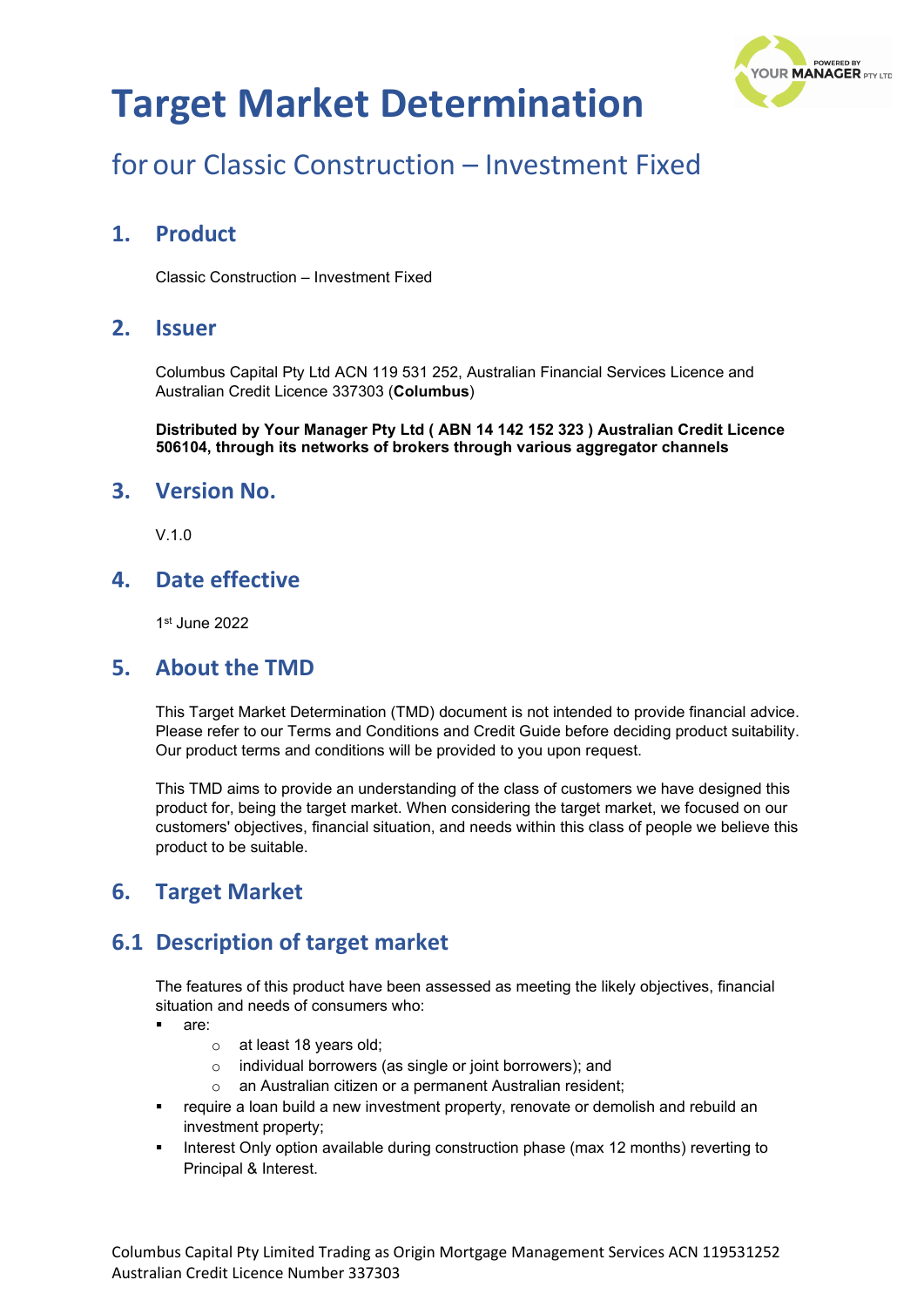

# for our Classic Construction – Investment Fixed

- require an offset account;
- **•** require the certainty of a fixed interest rate;
- are able to make up to \$20k of extra repayments without penalty; and
- want the option of either principal and interest or interest only repayments.
- satisfy our eligibility criteria;

The product meets the likely objectives, financial situation and needs of consumers in the target market because it provides them with the certainty of a fixed rate for an initial period of time, allows them to deposit funds into an offset account and/or make additional payments directly into the loan to reduce the amount of interest payable up to \$20k additional per annum whilst maintaining the ability to draw on surplus funds when required. This product also allows consumers to select interest only or principal and interest repayments in order to reduce their overall debt and build equity.

## **6.2 Classes of consumers for who the product may not be suitable**

This product may not be suitable for consumers who:

- do not meet the eligibility requirements;
- are looking to purchase or refinance an existing residential owner occupied property;
- require the ability to provide alternative methods of income verification.

## **6.3 Description of the Product, including key attributes**

- Variable interest rate;
- Repayment options:
	- o principal and interest; or
	- o interest only
- Redraw available
- Minimum loan size: \$50,000
- Maximum Loan Size: \$2,000,000 (subject to LVR and postcode policy)
- Maximum LVR:
	- o 80% for Inner-City postcodes
	- o 90% for Regional postcodes
	- o 95% for Metro and Non-Metro postcodes
- Offset facility available
- Application fee is payable
- Settlement fee is payable
- Valuation fee is payable
- Ongoing fee is payable

## **7. Distribution Conditions/ Restrictions**

The following distribution channels and conditions have been assessed as being appropriate to direct the distribution of the product to the target market:

- **Direct** 
	- Online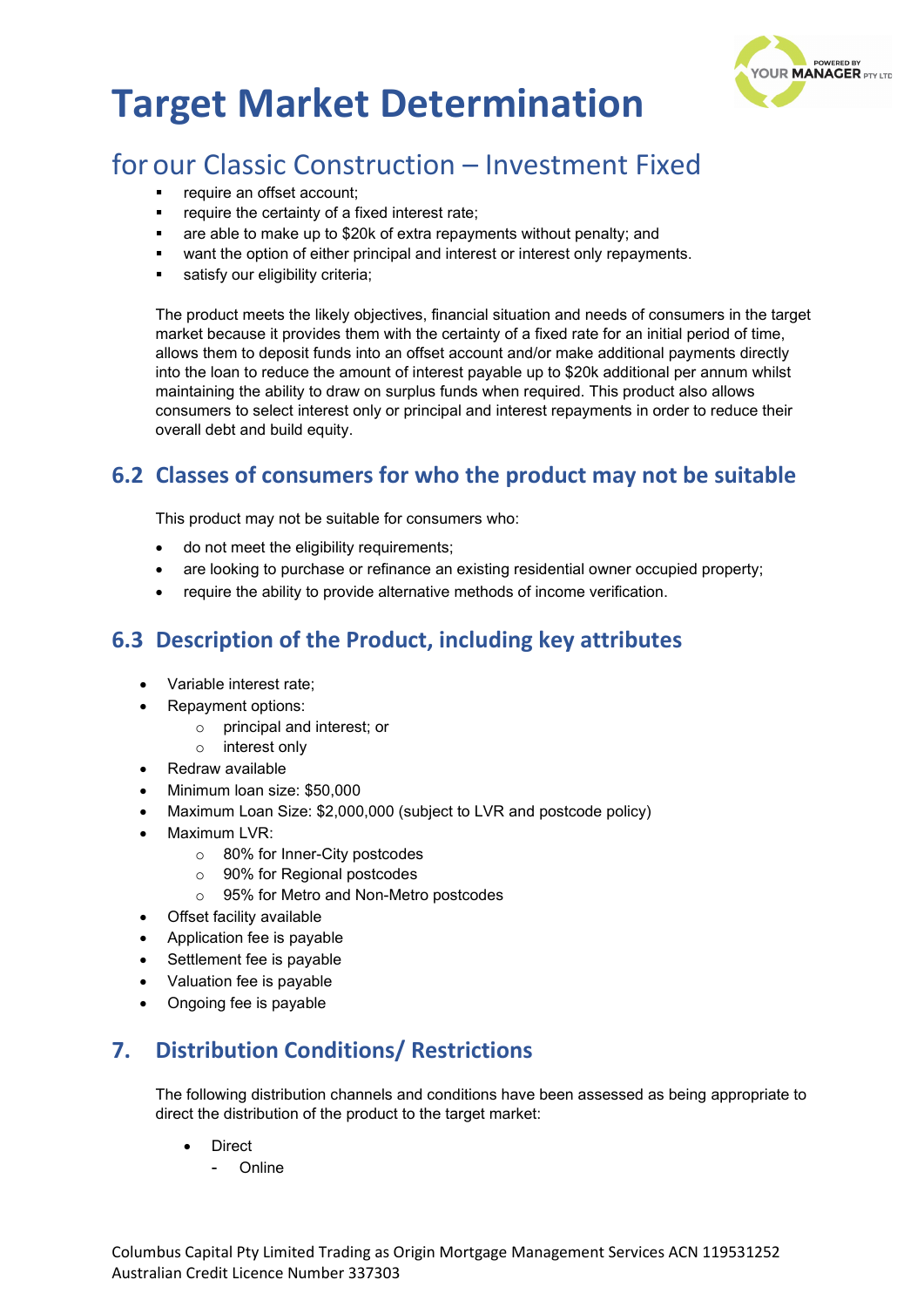

# for our Classic Construction – Investment Fixed

- By phone
- In person (e.g. branch, agency, or premises visit)
- Third party Accredited mortgage brokers subject to Best Interests Duty (BID)

The distribution channels and conditions are appropriate because:

- the product has a wide target market;
- our staff have the necessary training, knowledge and accreditation (if required) to assess whether the consumer is within the target market. All of our staff must continually satisfy annual compliance reviews.
- we rely on existing distributors, methods, controls and supervision already in place;
- our approval system has checks and controls in place to flag applicants who may be outside the target market; and
- accredited mortgage brokers are subject to a higher duty under BID to ensure that the product is in the best interests of the particular consumer.

#### **8. TMD Reviews**

We will review this TMD as follows:

| Initial review  | Within 12 months of the date of this TMD                                                                                                                                                                                                                                                                                                                                                                                                                                                                                                                                                                                          |  |
|-----------------|-----------------------------------------------------------------------------------------------------------------------------------------------------------------------------------------------------------------------------------------------------------------------------------------------------------------------------------------------------------------------------------------------------------------------------------------------------------------------------------------------------------------------------------------------------------------------------------------------------------------------------------|--|
| Periodic review | Each year on the anniversary of this TMD.                                                                                                                                                                                                                                                                                                                                                                                                                                                                                                                                                                                         |  |
| Review triggers | Specific events will prompt Columbus to review this TMD, which<br>includes:<br>A significant dealing of the product to consumers outside the<br>target market occurs;<br>A significant number of complaints are received from<br>$\blacksquare$<br>customers in relation to the product;<br>A significant number of defaults occur;<br>۰<br>A significant breach has occurred in connection with the<br>Ξ.<br>issuing and distribution of this product; and<br>A significant number of late repayments are being recorded;<br>۰<br>A material change is made to this product.<br>Unexpected early stage arrears are detected<br>۰ |  |

If a review trigger occurs, we will complete a review of the TMD within ten business days. Meanwhile, we will cease to offer this product to our customers until our TMD review concludes and any necessary changes to the product or TMD, including distribution methods, are made.